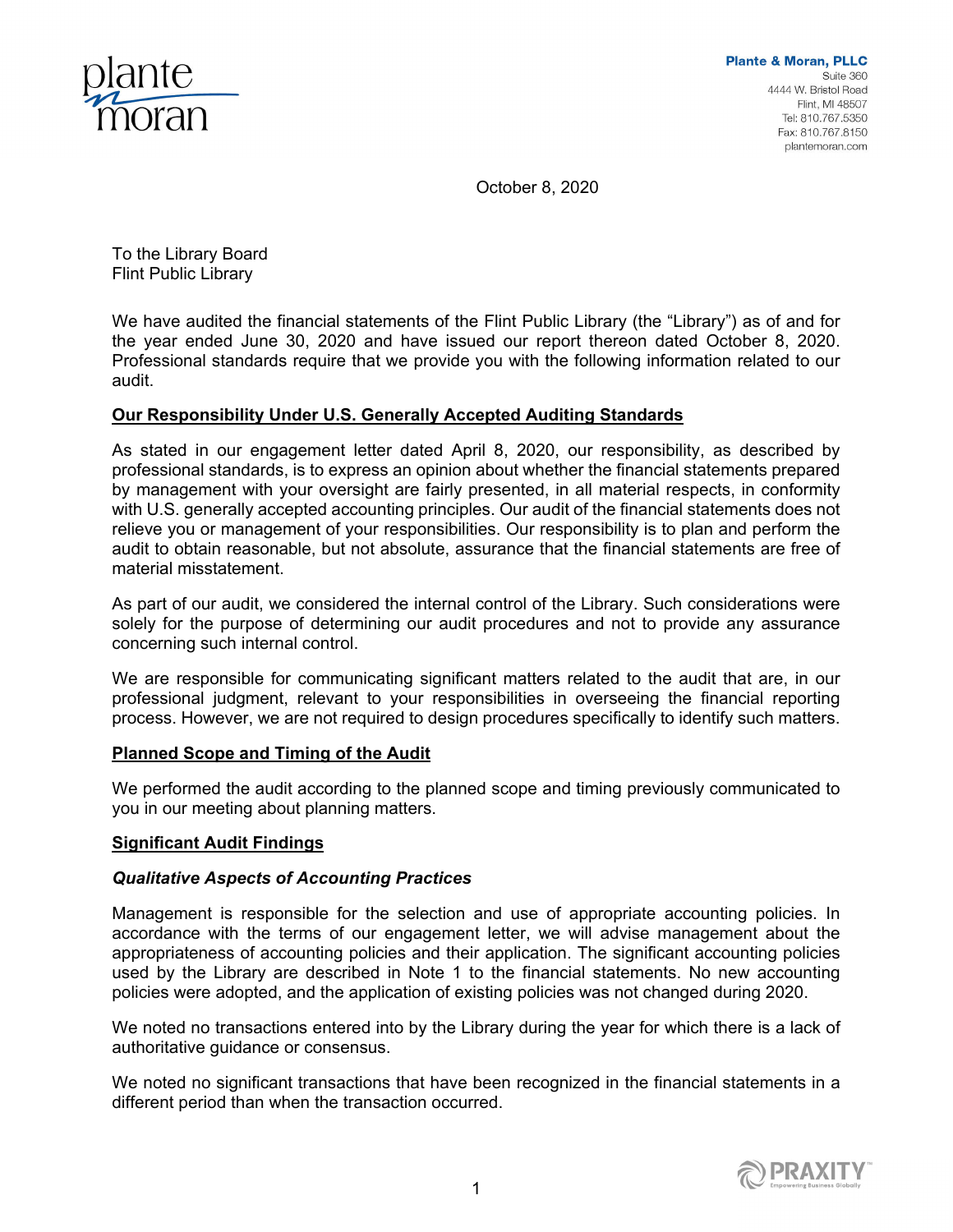Accounting estimates are an integral part of the financial statements prepared by management and are based on management's knowledge and experience about past and current events and assumptions about future events. Certain accounting estimates are particularly sensitive because of their significance to the financial statements and because of the possibility that future events affecting them may differ significantly from those expected.

The most sensitive estimates affecting the financial statements were the useful lives of capital assets, the net pension asset for MERS, and the Library's share of the MPSERS net liabilities for the pension and other postemployment benefit (OPEB) plans. Useful lives of capital assets are based on management's estimate of their remaining lives. Management's estimate of the asset related to the MERS pension is based on estimates provided by specialists (third-party actuaries). Management's estimates of the pension and OPEB plans under MPSERS were based on data received from the Office of Retirement Services. We evaluated the key factors and assumptions used to develop the estimates in determining that they are reasonable in relation to the financial statements taken as a whole.

The disclosures in the financial statements are neutral, consistent, and clear.

#### *Difficulties Encountered in Performing the Audit*

We encountered no difficulties in dealing with management in performing and completing our audit.

#### *Disagreements with Management*

For the purpose of this letter, professional standards define a disagreement with management as a financial accounting, reporting, or auditing matter, whether or not resolved to our satisfaction, that could be significant to the financial statements or the auditor's report. We are pleased to report that no such disagreements arose during the course of our audit.

#### *Corrected and Uncorrected Misstatements*

Professional standards require us to accumulate all known and likely misstatements identified during the audit, other than those that are trivial, and communicate them to the appropriate level of management. There was a passed adjustment leading to an uncorrected misstatement identified by library management related to governmental activities, resulting in an increase in long-term assets for the net book value of leasehold improvements of \$233,434 and a decrease in expenses of \$233,434. Management determined the useful life of the leasehold improvements was 18 months and did not require capitalization. Management has determined the effect is immaterial, both individually and in the aggregate, to the financial statements taken as a whole.

#### *Significant Findings or Issues*

We generally discuss a variety of matters, including the application of accounting principles and auditing standards, business conditions affecting the Library, and business plans and strategies that may affect the risks of material misstatement with management each year prior to retention as the Library's auditors. However, these discussions occurred in the normal course of our professional relationship and our responses were not a condition of our retention.

#### *Management Representations*

We have requested certain representations from management that are included in the management representation letter dated October 8, 2020.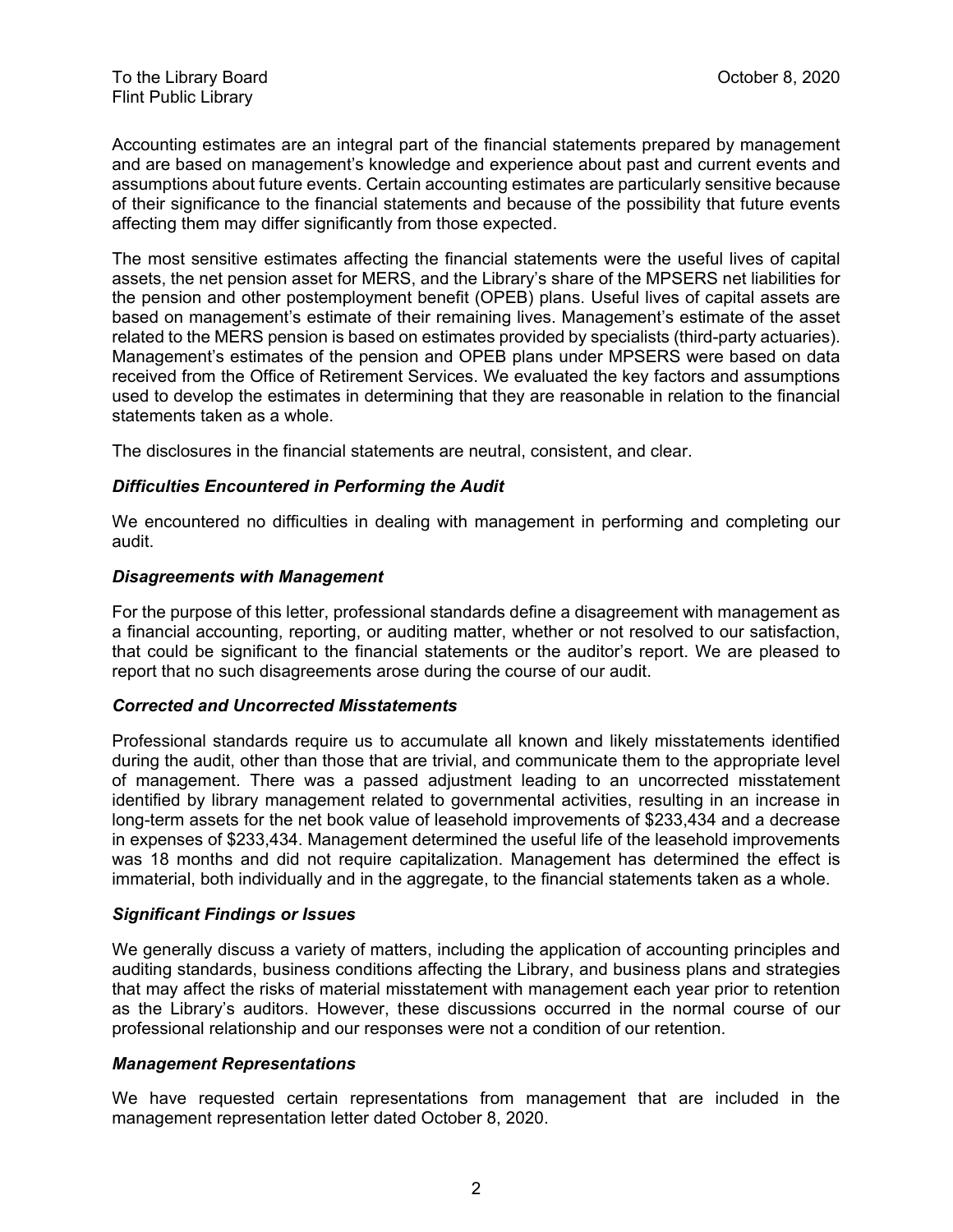#### *Management Consultations with Other Independent Accountants*

In some cases, management may decide to consult with other accountants about auditing and accounting matters, similar to obtaining a second opinion on certain situations. If a consultation involves application of an accounting principle to the Library's financial statements or a determination of the type of auditor's opinion that may be expressed on those statements, our professional standards require the consulting accountant to check with us to determine that the consultant has all the relevant facts. To our knowledge, there were no such consultations with other accountants.

This information is intended solely for the use of the library board and management of the Flint Public Library and is not intended to be and should not be used by anyone other than these specified parties.

Very truly yours,

**Plante & Moran, PLLC** 

Pander J. Hell

Pamela Hill, CPA Partner

ashely frase

Ashley Frase, CPA Manager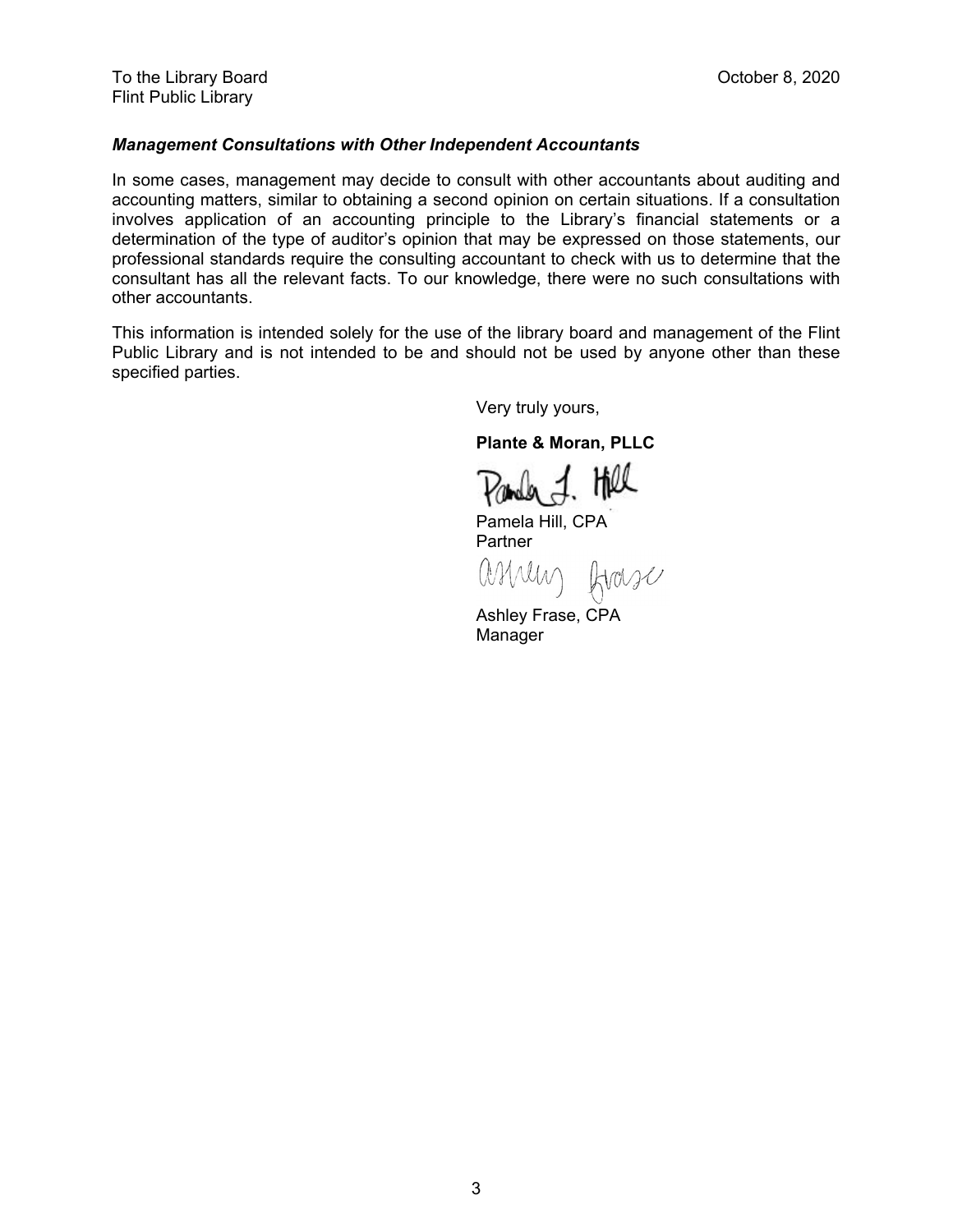# **Other Information**

## **COVID-19 Resource Center**

Plante & Moran, PLLC has assembled a COVID-19 task force of leaders across the firm to monitor, address, and mitigate risks presented by the virus. We understand the unique challenges our local governments are facing in providing essential services to protect communities during the COVID-19 crisis, while, going forward, they face seemingly impossible choices around staffing, capital projects, pension obligations, and dozens of other items in the face of an uncertain revenue outlook. We are sharing our insights within our government COVID-19 resource center at https://www.plantemoran.com/explore-our-thinking/areas-of-focus/covid-19-government-resou rce-center. We will keep you updated with relevant economic analyses, crisis management guidelines, notices of changing regulations, and more to keep the Library running as smoothly as possible amidst uncertainty and unprecedented disruption.

Have questions about the CARES Act? Submit them at https://www.plantemoran.com/campaign s/firm/cares-act by simply providing your contact information and agreeing to our terms and conditions, and an expert from our task force will contact you within the next 24 hours.

#### **Cybersecurity and Information Technology Controls**

Cyberattacks are on the rise across the globe, and the cost of these attacks is ever increasing. Because of these attacks, municipalities stand to lose their reputation, the ability to operate efficiently, and proprietary information or assets. Communities can also potentially be subject to financial and legal liabilities. Managing this issue is especially challenging because even a municipality with a highly mature cybersecurity risk management program still has a residual risk that a material cybersecurity breach could occur and not be detected in a timely manner. We understand that the technology department continues to monitor and evaluate this risk, which are critical best practices. Additionally, periodic assessments of the system in order to verify that the control environment is working as intended are key parts of measuring associated business risk. We encourage administration and those charged with governance to work with the technology team on this very important topic. If we can be of assistance in the process, we would be happy to do so.

## **Michigan's MLTS E911 Legislation (PA 30 of 2019)**

Public Act 30 of 2019 was adopted on June 25, 2019 and provides additional compliance requirements for organizations that operate Multi-Line Telephone Systems (MLTS). The intent is to provide emergency responders with more specific location information in case they are responding to a call at a large facility. The regulations will apply to any workspace larger than 7,000 square feet with a compliance deadline of December 31, 2020.

- A workspace includes: offices, production areas, warehouses, shop floors, storage areas, hallways, conference rooms, break rooms, and other common areas.
- A workspace does not include: wall thickness, shafts, heating, ventilation, air conditioning equipment spaces, mechanical or electrical spaces, or any similar areas to which employees do not normally have access.

For single buildings over 7,000 square feet of workspace, with their own street address on a single contiguous property, the floor number, street address, and specific location of the communications device must be reported. When facilities with multiple buildings served by the same MLTS are considered, they must report the above requirements in addition to the building's unique identifier. Also, note that, under Kari's Law, any MLTS equipment that is manufactured, imported, sold, leased, or installed after February 16, 2020 must be capable of enabling its users to dial 911 directly without having to dial a prefix.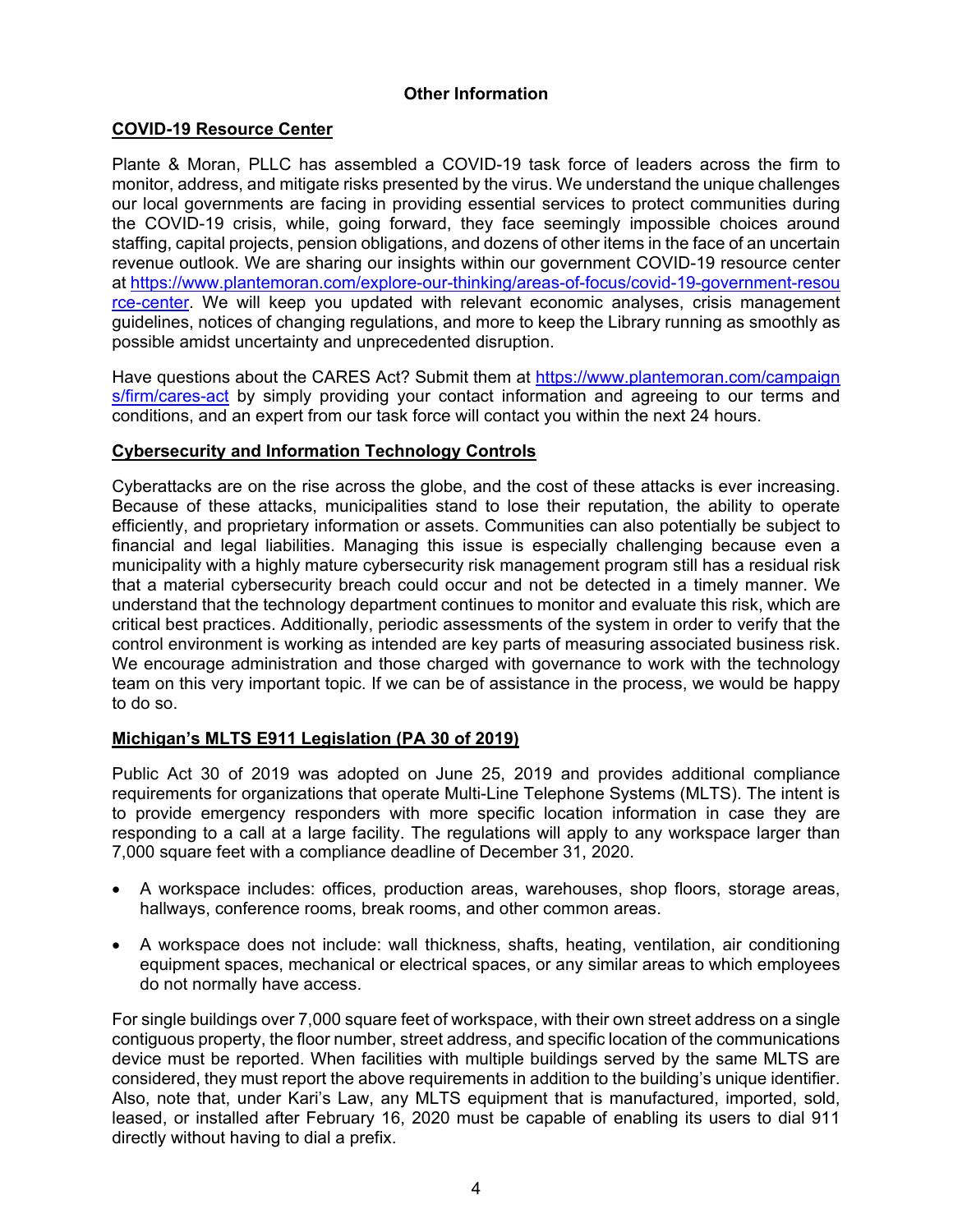# **Other Information (Continued)**

## *E911 Exemptions*

- If a building contains less than 20,000 square feet of workspace and less than 20 communications devices, the MLTS operator is exempt from providing specific location information until it installs a new MLTS after January 1, 2020.
- If a building maintains, on a 24-hour basis, an alternative system capable of identifying the location of any communications device that dialed 911 or the building is serviced with its own appropriate medical, fire, and security personnel, it is exempt.
- Any MLTS operator that is not currently served by enhanced 911 service is exempt until enhanced 911 service becomes available.
- Other exemptions exist for farms and houses of worship, which, for the latter, do not extend to attached schools.

If you operate in a facility that is subject to these regulations, you should begin to plan for compliance. If we can be of assistance in the process, we would be happy to do so.

#### **Updated Uniform Chart of Accounts**

In April 2017, the State released an updated Uniform Chart of Accounts. Originally, local units of government were expected to comply with the changes beginning with June 30, 2018 year ends. However, the State has extended the deadline for compliance. On April 20, 2020, the State issued a memo that sets an implementation date for fiscal years ending on October 31, 2022 and thereafter. The State has committed to releasing various tools to help local units with implementation, including FAQs and clarification on which accounts should be used when implementing GASB 84. A significant revision to the current version of the chart of accounts will be issued in the future that will incorporate feedback that the Treasury has received. This revision will include significant changes to the expenditure accounts 700-999, which will now mirror the old approach that allowed for various numbers within certain ranges. Going forward, the Treasury will issue the following three documents for any future revisions: a revised chart of accounts, a marked-up version of the chart showing the changes, and a summary of the revisions report. Local units can sign up for alerts at this link: https://public.govdelivery.com/accoun ts/MITREAS/subscriber/new?qsp=MITREAS\_1.

#### **Upcoming Accounting Standards Requiring Preparation**

#### *GASB Statement No. 95 - Postponement of the Effective Dates of Certain Authoritative Guidance*

This new pronouncement was adopted in May 2020 and is effective immediately. This statement postpones the effective dates of the following pronouncements and implementation guides by one year:

- Statement No. 83, *Certain Asset Retirement Obligations*
- Statement No. 84, *Fiduciary Activities*
- Statement No. 88, *Certain Disclosures Related to Debt*
- Statement No. 89, *Accounting for Interest Cost Incurred before the End of a Construction Period*
- Statement No. 90, *Majority Equity Interests*
- Statement No. 91, *Conduit Debt Obligations*
- Statement No. 92, *Omnibus 2020*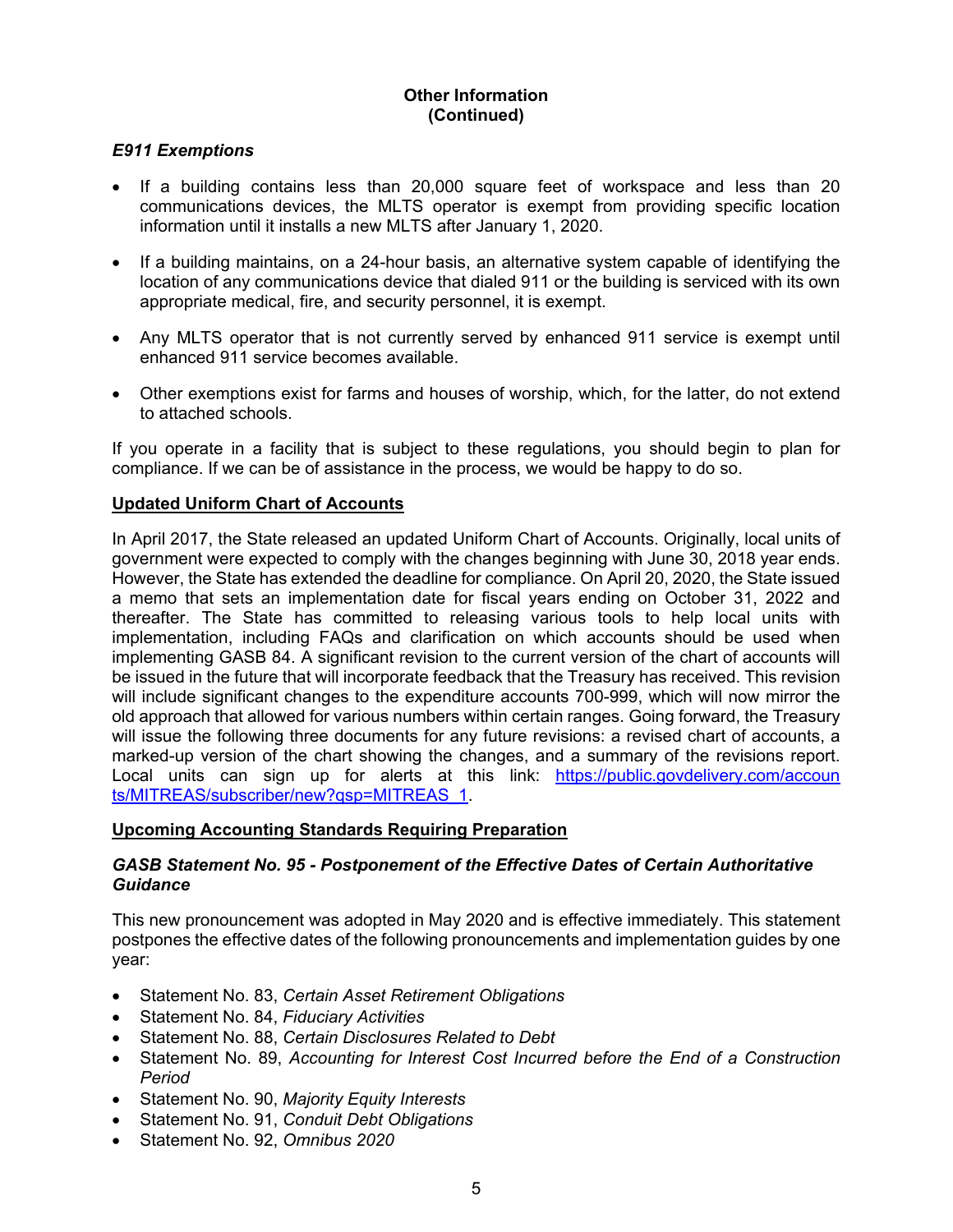# **Other Information (Continued)**

- Statement No. 93, *Replacement of Interbank Offered Rates*
- Implementation Guide No. 2017-3, *Accounting and Financial Reporting for Postemployment Benefits Other Than Pensions (and Certain Issues Related to OPEB Plan Reporting)*
- Implementation Guide No. 2018-1, *Implementation Guidance Update 2018*
- Implementation Guide No. 2019-1, *Implementation Guidance Update 2019*
- Implementation Guide No. 2019-2, *Fiduciary Activities*

The effective dates of the following pronouncement and implementation guide are postponed by 18 months:

- Statement No. 87, *Leases*
- Implementation Guide No. 2019-3, *Leases*

# **GASB Statement No. 84 - Fiduciary Activities**

This new pronouncement is effective for reporting periods beginning after December 15, 2018 (December 15, 2019 after extension within GASB Statement No. 95). This statement provides criteria for state and local governments to use in identifying whether an activity is fiduciary and should be reported as a fiduciary fund type in its financial statements. In addition, once fiduciary activities are identified, GASB 84 also provides specific reporting requirements.

This statement has the potential to significantly impact what governments report currently as fiduciary activities. Upon adoption, we anticipate that some governments' fiduciary activities will need to move to governmental funds, while other activities that previously were not considered fiduciary may now be reported as such under certain circumstances. It is also possible that certain pension and OPEB fiduciary funds will no longer be reported in a local unit's financial statements.

Given the potential to have a major impact on many governments, not only to their external financial statements, but also to their accounting system requirements and budget documents, we encourage you to start analyzing the impact of this standard now. The first step to implementation is identifying the types of activities that should be analyzed and then running those activities through the lens of this standard.

## **GASB Statement No. 87 - Leases**

This new accounting pronouncement will be effective for reporting periods beginning after December 15, 2019 (June 15, 2021 after extension within GASB Statement No. 95). This statement requires recognition of certain lease assets and liabilities for leases that previously were classified as operating leases and recognized as inflows of resources or outflows of resources based on the payment provisions of the contract. It establishes a single model for lease accounting based on the foundational principle that leases are financings of the right to use an underlying asset. Under this statement, a lessee is required to recognize a lease liability and an intangible right-to-use lease asset, and a lessor is required to recognize a lease receivable and a deferred inflow of resources.

We recommend beginning to accumulate information now related to all significant lease agreements in order to more efficiently implement this new standard once it becomes effective.

Plante & Moran, PLLC will be providing trainings and other resources to our clients in the coming months to help prepare for the implementation of all these new standards. In the interim, please reach out to your engagement team for assistance in getting started.